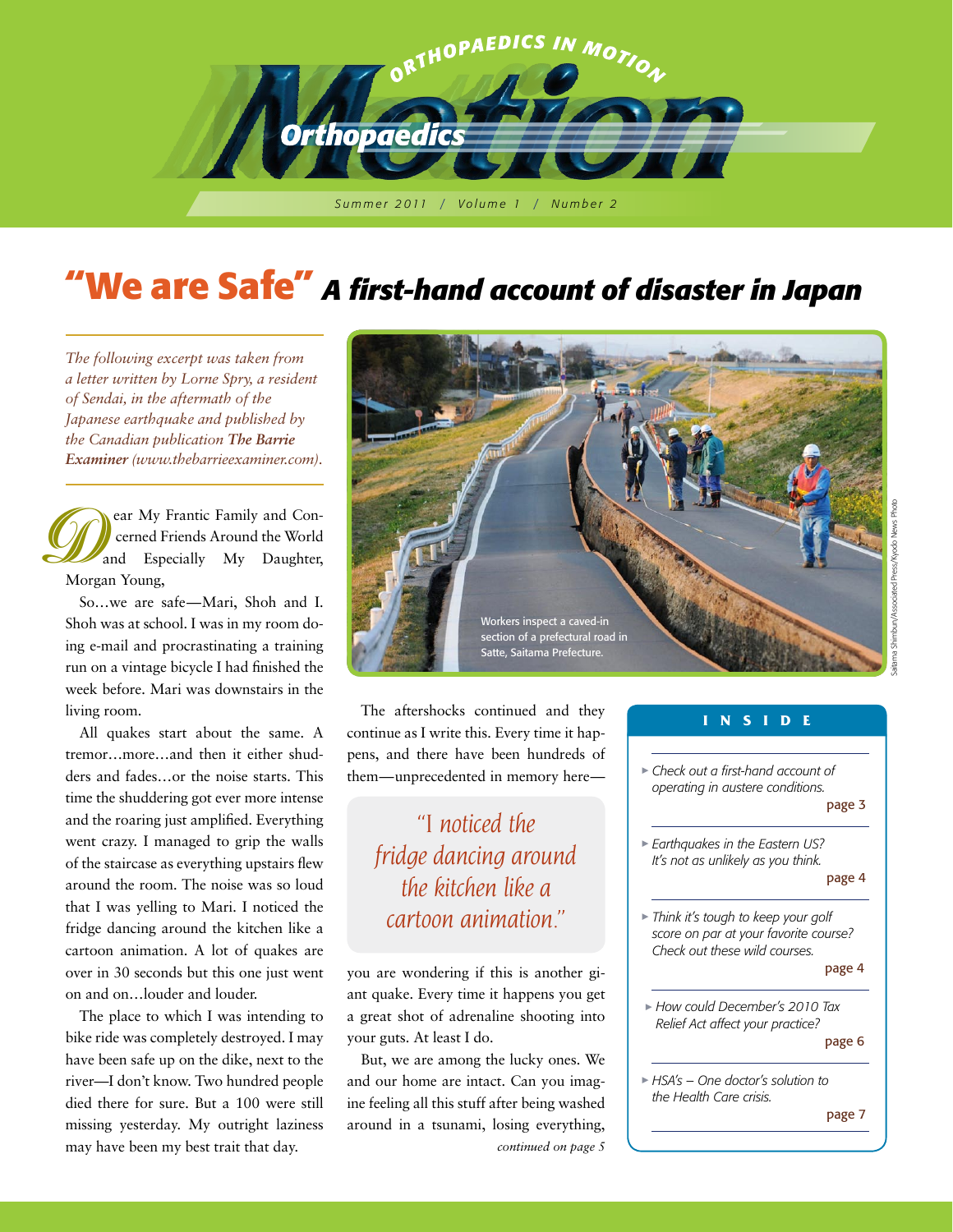### **T2 Intramedullary Nailing System**

**The T2 System stands for the most comprehensive IM nailing system based on <sup>a</sup> common instrument platform. T2 offers <sup>a</sup> broad choice of anatomically designed implants. With that T2 offers flexibility in implant options to cover <sup>a</sup> wide variety of HCP and patient needs.**

#### **T2 – Most comprehensive<sup>1</sup>**

- Highly versatile
- Compatible with Gamma $3^2$
- Always innovating

#### **T2 – Easy to use**

- Intuitive design
- Just two locking screw diameters for all nailing systems
- Familiar Instruments
- Short learning curve

#### **T2 – Most widely selected worldwide<sup>3</sup>**

- Based on <sup>70</sup> years of continuous innovation
- Half a million T2 nails in a decade $^4$
- <sup>A</sup> legacy of innovation



<sup>1</sup> Data on file at Stryker based upon published literature on the Internet/ printed Operative Technique Guides. <sup>2</sup> Gamma3 Targeter can be used with the T2 Nail.

<sup>3</sup> Millenium Research Group 2010.

<sup>4</sup> Sales Data on file at Stryker.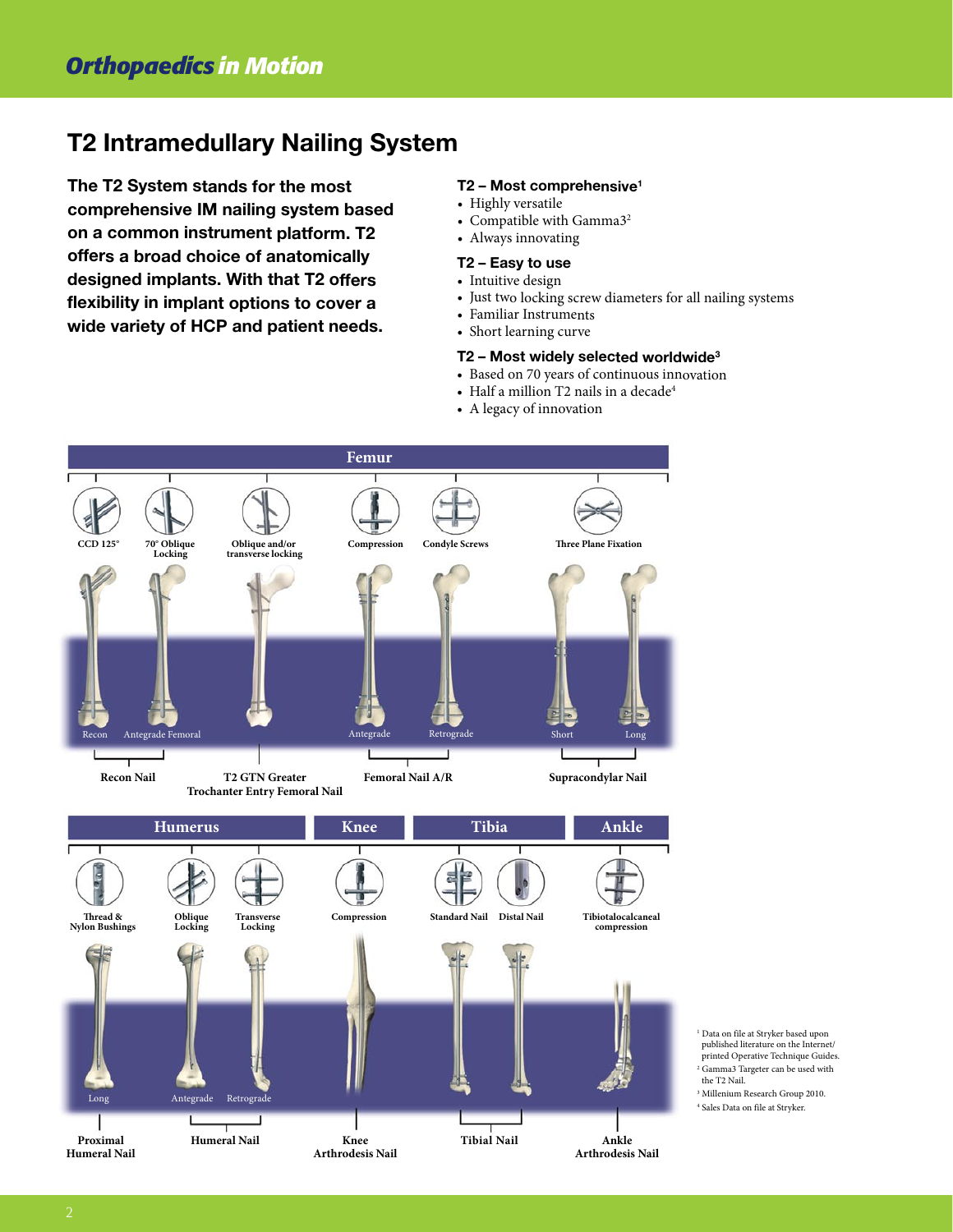## **Trauma in the Field**

*An excerpt from Disaster-Rx.com, a blog designed to educate surgeons on austere environment medical care* 

 nly two weeks into his second tour of duty in southeastern Afghani stan, regional ANA Commander Khan, a 45-year-old male, was returning to base when his vehicle triggered an improvised explosive device (IED). "One minute we were headed down the road and the next thing I knew, I felt pain in my legs and someone was pulling me away from the wreckage." Khar<br>
ing to<br>
impr

A combat medic determined Khan had a bilateral closed femur fracture in his right leg and a pilon closed femur fracture in his left leg. The medic splinted both legs, then Khan was accepted in a transfer for continuation/definitive care.

On arrival at a level II field hospital, Khan was 24 hours out from injury. The receiving surgeon noted, "Khan's right leg was in a long posterior splint and his left leg was in a short posterior splint. He was hemodynamically stable, had an intact neurovascular exam, and base excess of 4."

On Khan's right leg, initial images showed a mid-shaft femur fracture and on his left side, a segmentally comminuted subtrochaneric femur fracture, a pilon equivalent ankle fracture, and foot fractures (cuboid, cuneiform, and 3rd and 4th metatarsals).

#### What would be your next steps as the receiving surgeon?

*Visit www.disaster-rx.com to find out what our treating physician did next. Or, scan this Quick Code with your smart phone to take you directly to the blog!*



### **Lessons to Learn**

 he Movement Magnitude Scale, which replaced the Richter scale in the 1970s, is the scale on which seismic energy is measured. Movement magnitude is a logarithm which takes into account the size of the section of the tectonic plates involved in an earthquake, the distance the plates moved, and the amount of force required to move them. erg<br>a l<br>siz<br>x

> The devastating earthquake in 2010 that struck Haiti registered an M7.0. The quake that struck Japan in March 2011 finalized as an M9.0. The Movement Magnitude scale increases exponentially, meaning that an M9.0 earthquake is *1,000 times* stronger than an M7.0.

> Despite the stronger magnitude of the Japanese quake, the loss of life in Japan was significantly lower than that in Haiti. At the writing of this article, the death toll in Japan was 13,500, with nearly another 15,000 still missing and presumed dead. While horrifying, this number is paltry compared to the final toll estimates of 230,000 to 316,000 lives lost in

*Preparation makes a difference. Despite facing an earthquake 1,000 times stronger than their Haitian counterparts, the Japanese fared better.*

Haiti. Additionally, much of the toll in Japan comes from the devastating tsunami that struck minutes after the quake, not from being caught in rubble as had been the case in Haiti.

There were an estimated 125,000 buildings damaged or destroyed in Japan while nearly twice that, 280,000 buildings, were destroyed in Haiti.

There is a hard lesson to be learned here. Preparation makes a difference. Despite facing an earthquake 1,000 times stronger than their Haitian counterparts, the Japanese fared better. A long history of earthquakes in Japan prompted the country, years ago, to set stringent building codes, designing their buildings to withstand such disasters.

A loss of life and property will never be completely avoidable in these types of disasters, but we can make a difference with preparation.

# *DidYouKnow?*

California has a 99.7% chance of having a magnitude 6.7 or larger earthquake during the next 30 years. The likelihood of an even more powerful quake of magnitude 7.5 or greater in the next 30 years is 46%.

*www.scec.org*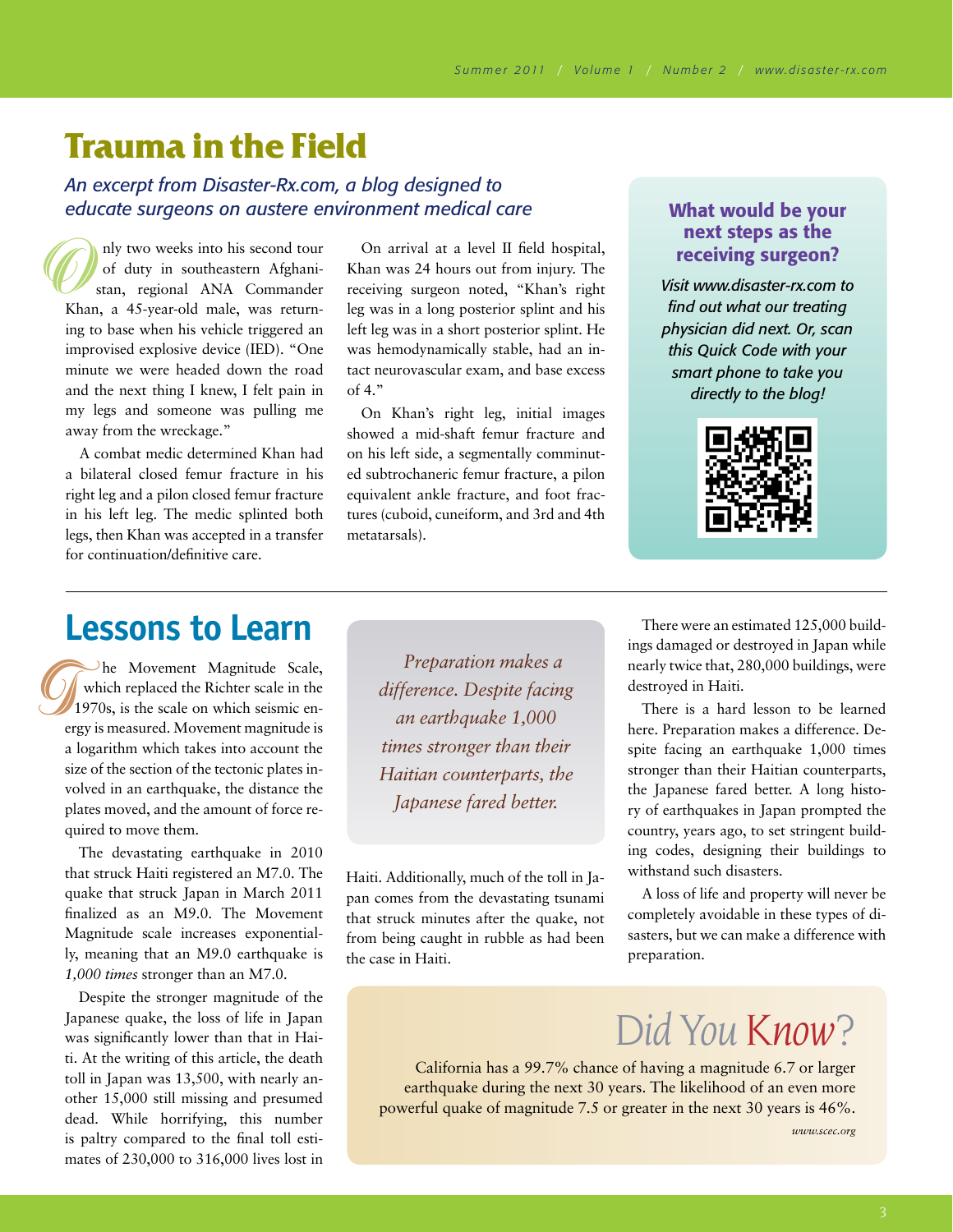## **Earthquake risk in the US? Look East, not West.**

hen Americans think about earthquakes, they think about the West Coast states and certainly there is a large earthquake risk in these historically active areas. t<br>
ly there<br>
historic<br>
Despi

Despite newer building codes, many urban buildings were not retrofitted in the San Francisco Bay area and are prone to collapse and cause serious damage. Parallel faults on either side of the Bay could produce a strong earthquake that would affect more than six million residents. Similarly, Los Angeles is home to many 1960's era concrete frame buildings also prone to heavy damage in strong shaking.

However, the US has many other faults that, while less active, could pose a greater risk to our personal and economic well-being.

The impact of even a moderate earth-

quake in the Central and Eastern US is our greatest concern. Earthquake energy travels more efficiently in this stable part of the country.

Unreinforced brick and stone buildings are abundant; the infrastructure is old and not built to earthquake standards. While Central and Eastern US earthquakes are less frequent, they have historically occurred throughout the region.

Scientists at Columbia University studied hundreds of small earthquakes in the New York area from 1677 to 2007 and concluded that an M6 earthquake should strike the New York region every 670 years or so. An M5 earthquake has usually struck every 100 years or so.

Even a moderate earthquake centered beneath Manhattan with its dense population, vulnerable buildings, bridges, and subways could cause more than \$1 trillion in damage and unimaginable mortality.

In 1811 and 1812, four of the strongest earthquakes ever to hit the US, all between M7.2 and M8.0, occurred in the American heartland at the New Madrid fault, which runs along some of the largest commercial ports on the Mississippi River. Shocks from these quakes were felt as far away as New Hampshire.

An earthquake along this fault today could affect more than 15 million people in eight states, level bridges, and destroy older highways that cross the Mississippi River, potentially cutting the Eastern part of the country off from the West.

Scientists predict another sizable earthquake will likely strike this woefully unprepared region within the next 50 years.

### *Great Golfers! So you think you've done it all, but have you...?*

- **…played a hole on a floating, moveable island?** Check out the 14th hole at Coeur d'Alene Resort Golf Course in Coeur d'Alene, Idaho. This hole can only be reached via its dedicated "Putter Boat" shuttle. *(cdaresort.com/golf)*
- **…ridden in a helicopter to reach a tee 400m above the green?** Check out the "Extreme 19th" at the Legend Golf & Safari Resort in Africa, where golfers must take a helicopter ride up to majestic Hanglip Mountain to attempt this par 3. *(legendgolfsafari.com)*
- **…had to chase a glow-in-the-dark golf ball?** The Coober Pedy Opal Fields, located in Southern Australia are so hot that the majority of games are played at night to avoid the unbearable heat. The heat also prevents grass from growing so golfers carry a patch of turf around the course to use while teeing off.



Coeur d'Alene Resort's 14th hole. *Photo courtesy of visit.idaho.gov.*

- **…played over crocodiles?** At the 13th hole of The Lost City Course at Sun City in Pilanesberg, South Africa, 38 crocodiles await in a deep pit to claim your errant golf ball. *(aboutsuncity.com)*
- **…replaced a ball stolen by a fox?** At the North Star course in Fairbanks, Alaska, a local rule states that "When a raven or fox steals a golf ball, a replacement may be dropped without penalty

at the scene of the crime." *(northstargolf.com)*

**…taken a wild ride in a golf cart?** The Wolf Creek Golf Club in Mesquite, Nevada is self-described as an "18-hole roller coaster ride over, around and through the canyons." The cart paths are so treacherous in places that a signed waiver is required before they'll hand over your golf cart keys. *(golfwolfcreek.com)*



*Editor-in-Chief* L. Andrew Koman, MD *Wake Forest University*

*Published by*  Data Trace Publishing Company PO Box 1239 Brooklandville, MD 21022 www.datatrace.com ©2011, all rights reserved.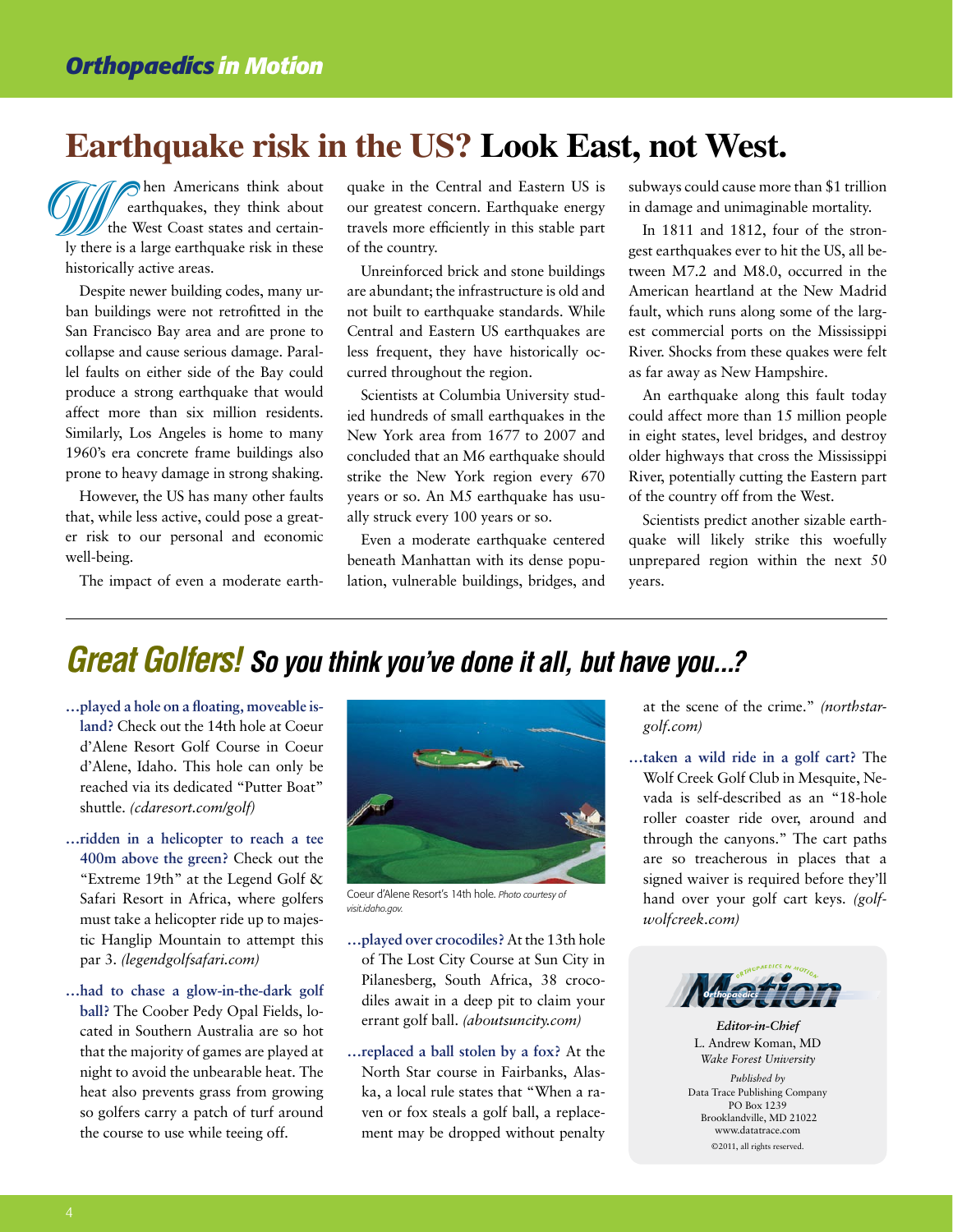### *"We are safe"*

*continued from page 1*

and taking shelter in a place that is short on everything from fuel to food and diapers. Tens of thousands of people are without their medication, and there is concern for serious viral infections. The infrastructure all up and down the coast is shattered. Sendai is practically sealed off, as are all the Pacific coastal communities north of us.

Many people in Sendai are in refuge centers—including some friends—so I have just heard. There are line-ups lasting hours for everything. Gasoline has been unavailable due to the lack of electricity for the pumps. Kerosene that space-heats most of our homes is virtually unavailable. I hectored a guy to sell me the last few liters we will get for some time. The city gas is off for at least a month—so it's cold showers or sponge baths for the duration and no one will be at home on the range.

I cannot even imagine how long it will be before life in these charming coastal fishing villages returns to normal. It is easily 'never' or at least for decades. But, this has not proved to be the case in other great disasters in Japan. It will be some time before normalcy returns to Sendai, but I am hoping for sooner than later. Right now the focus is on essentials such as the power grid and getting the arterioles reopened to supply the region.

The roof of some platforms in Sendai station are collapsed. Only local trains are running. The freight yards near our house are idle. The subway runs four or so stations short of its length. According to one source, the main bridge going into the northern part of the city is heavily damaged. Lots of roads have cracks, heaves, fissures, etc. Sendai International Airport was flooded by the tsunami and is now being used as a helicopter base at the exclusion of civilian carriers.



Residents buy food at a temporarily opened supermarket in Sendai, northeastern Japan. The supermarket set a limit on buying items at five per person.

People who are wanting to leave the city and get out of the country are having to resort to a long, roundabout journey. This is a bus journey, unless you have your own private fuel stocks. One source said that there was a line-up of 800 people waiting to board.

The behavior of the Japanese people has been exemplary. I've seen no pushing or shoving or nasty behavior. In recent hours, television has shown us much of the resilience and resolution of this nation, even in the most grievous circumstance. And yet, even the up-close CNN newstainment and bulletins of fresh disaster cannot describe the scale and poignancy of this disaster.

In the meantime, the three of us have a rice cooker, an electric frying pan, and some electric heat. Let's hope that is not taken away. Some of you down south are going to experience grid blackouts due to shortage of supply. The control rods are in, the reactors are shut down, and skeleton crews (no pun intended) are fighting to cool off the residual heat in reactors that have run short of purified coolant.

BIG aftershock…just now. More adrenaline. Can't help it. It feels like we are rolling about on the sea.

So that is where I will leave you. My very warmest regards to all of you, Lorne

## *DidYouKnow?*

According to the Geographical Survey Institute of Japan, the earthquake that struck Japan on March 10, 2011 was so powerful that it shifted the Japanese coast as much as 13 feet in some areas, averaging 8 feet along most of the coastline.

*www.gsi.go.jp*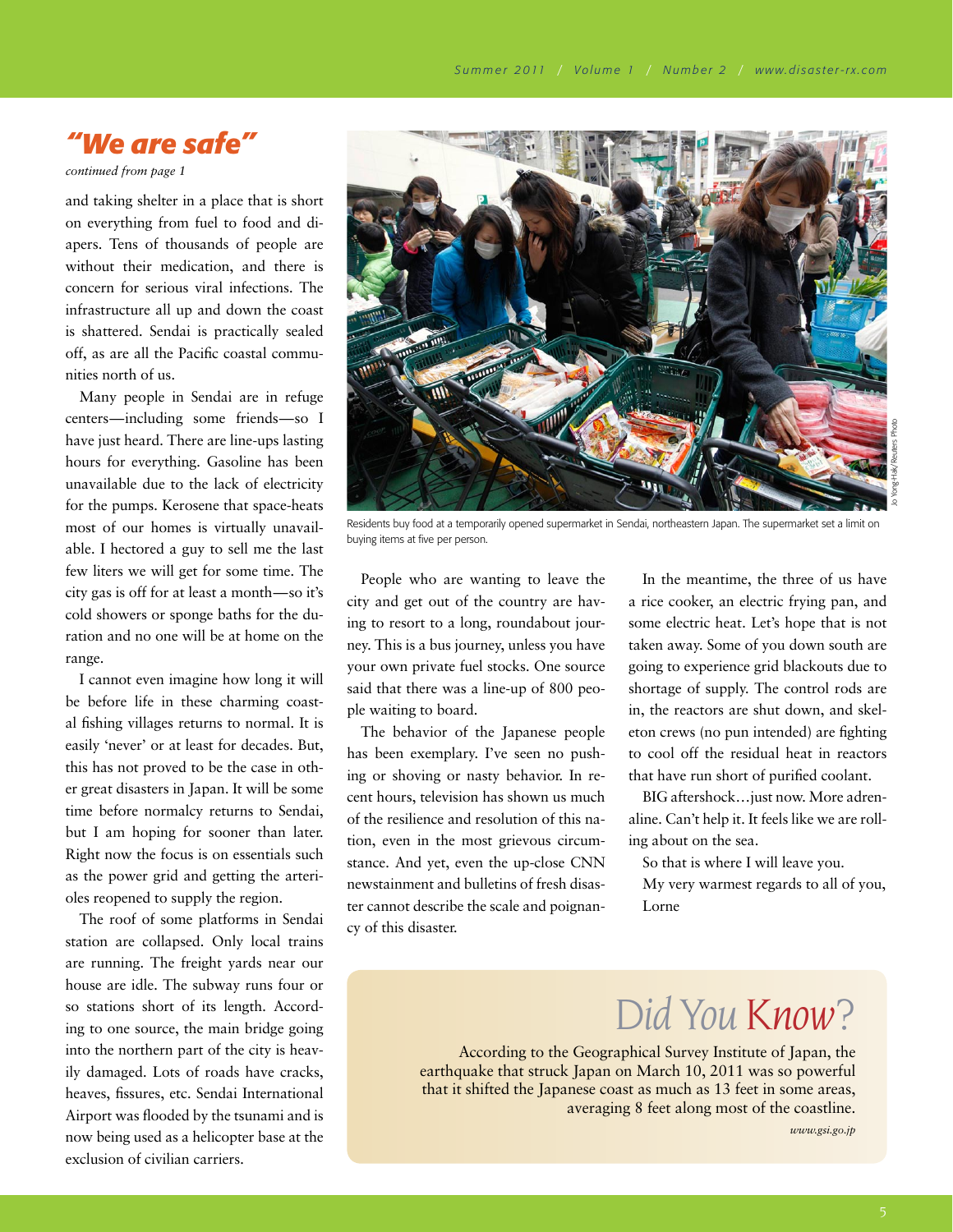### **Ortho-Preferred®: An Opportunity You Can't Afford to Miss**

 rofessional liability insurance costs continue to strain practices all over the country prompting many Orthopaedic Surgeons to evaluate their insurance options. Those who have taken the time to shop around for more competitive rates have been the first to discover a new evolution of professional liability insurance programs — *Ortho-Preferred®.* Professional liability insurance costs<br>
continue to strain practices all over<br>
the country prompting many Ortho-<br>
tion (CME) and self assessment examina-<br>
pacic Surgeons to evaluate their insur-<br>
tion (SAE) course to satis

As the only nationwide professional liability insurance program exclusively for Orthopaedic Surgeons, *Ortho-Preferred®* is unique in the marketplace. A program conceived by DT Preferred Group, LLC (a risk purchasing group), *Ortho-Preferred®* is built on the premise that insurance programs and coverage should be tailored to the specific needs of each medical specialty. As Orthopaedic Surgeons join the RPG and unite together under the common goal of leveraging the power of a group to favorably influence their professional liability insurance pricing and terms, the program continues to gain traction.

In early 2011, DT Preferred Group, LLC announced the selection of Medical Protective, the nation's most trusted and highest rated (A++) carrier in the healthcare liability industry, as the exclusive carrier for *Ortho-Preferred®***.** Medical Protective, a Warren Buffett/Berkshire Hathaway company, was founded in 1899 by physicians and maintains a century-old tradition of defending the reputation and assets of surgeons. *Ortho-Preferred®* members can have confidence in the stability and strength of being insured by an experienced national carrier, while also reaping the benefits of competitive premiums with specialized rate classes exclusive to Orthopaedic Surgeons.

In addition to comprehensive professional liability insurance benefits, the *Ortho-Preferred®* program places a strong emphasis on education and risk management. Members of *Ortho-Preferred®* receive complimentary membership in one of three regional associations (Eastern,

ciation), a free continuing medical education (CME) and self assessment examination (SAE) course to satisfy maintenance of certification (MOC) requirements, and free specialized risk management courses. These opportunities are a part of what distinguishes *Ortho-Preferred®* from its competitors and brings new value to professional liability insurance coverage.

If you are interested in learning more about what the *Ortho-Preferred®* program can do for your practice or you are approaching your renewal date call 1- 877-304-3565 to speak with a representative or visit Ortho-Preferred.com.

### **2010 Tax Relief Act: What Physicians Need To Know**

 he Tax Relief, Unemployment Insuance Reauthorization, and Job Cre ation Act of 2010 contains several provisions that may affect you and your medical practice. Here are some highlights:

#### **Business Incentives**

If you have been considering investing in new equipment or other assets for your practice, the new law contains several incentives designed to encourage you to make your purchases during 2011 and 2012. T

100% Write-Off in 2011. Your practice may deduct 100% of the cost of qualified new property purchased and placed in service after September 8, 2010 and before January 1, 2012. (Used property does not qualify.) Most machinery and equipment, computers, office furniture and the like are eligible for the deduction. As an added bonus, there is no limit on the amount of qualified property eligible for the 100% write-off.

50% Depreciation Bonus in 2012. Although the 100% write-off will no longer be available in 2012, your practice may elect to accelerate depreciation deductions by writing off 50% of the cost of qualified property placed in service during the year. The remainder of your cost would be eligible for regular depreciation deductions.

Section 179 Expensing in Both Years. Deducting asset costs under Section 179 of the tax code is another option for qualifying taxpayers. The expensing election has a \$500,000 limit in 2011. This \$500,000 limit is reduced dollarfor-dollar as total eligible asset purchases exceed \$2,000,000. Also, for 2011 only, as much as \$250,000 of qualified real property (including certain leasehold improvement property) may be treated as Section 179 property.

In 2012, the Section 179 expensing election will be limited to \$125,000 in eligible purchases, and the dollar-for-dollar phase-out will begin when purchases for the year exceed \$500,000. For tax years beyond 2012, the expensing limit drops to \$25,000, and the phase-out threshold decreases to \$200,000.

Health Care Commentaries is provided by Somerset CPA's Health Care Team. Since technical information is presented in generalized fashion, no final conclusion on these topics should be made without further review. This document is not intended or written to be used, and cannot be used, for the purpose of avoiding tax penalties that may be imposed.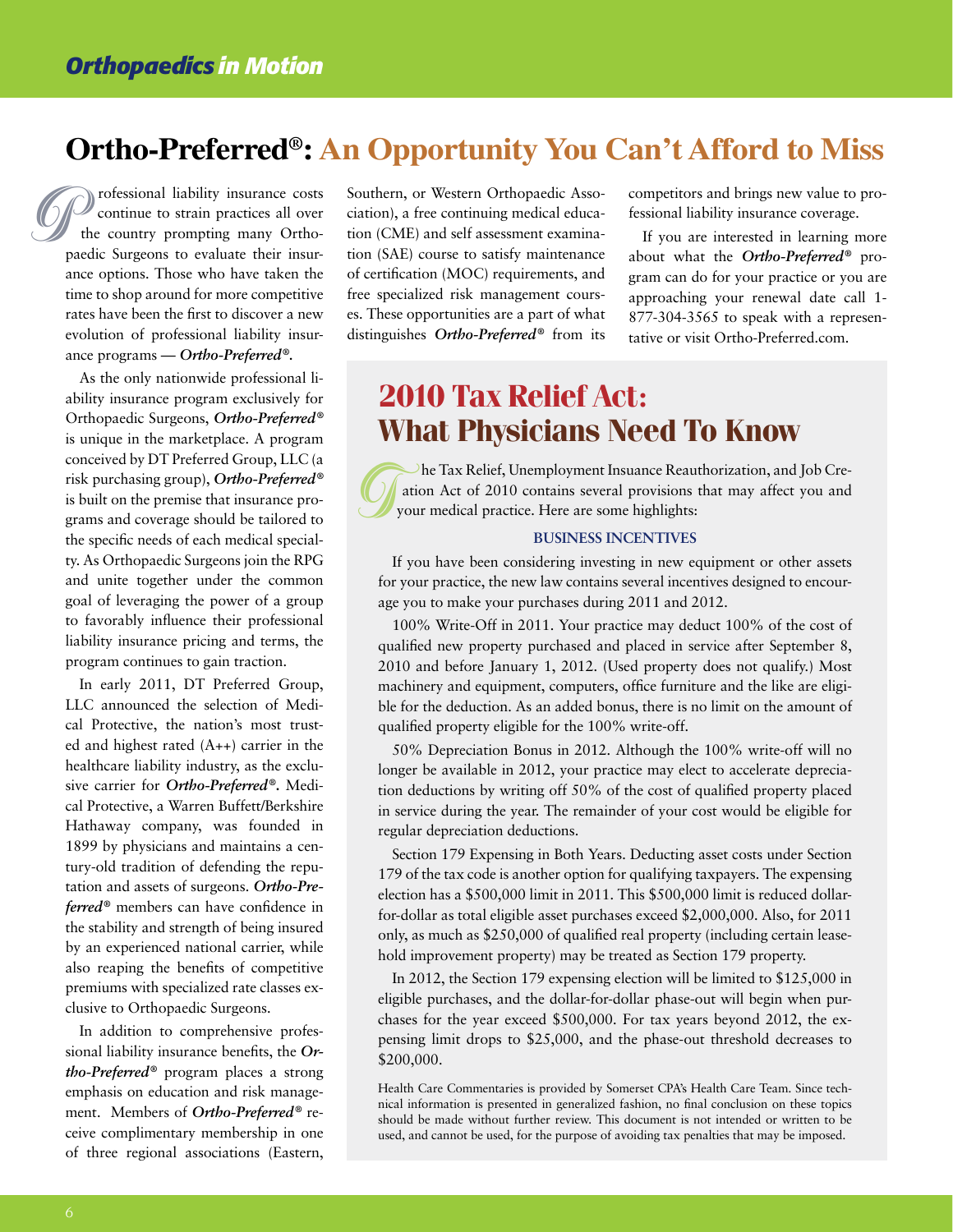## Health Care Emancipation

*By David H. Janda, MD*

 he issue of health care reform is very frustrating for those of us on the frontline of health care delivery. Health care reform always becomes a political, Right/ Left/Liberal/Conservative issue. It isn't! It affects every man, woman and child, every business and every community. The issue of health care reform is very<br>
frustrating for those of us on the front-<br>
line of health care delivery. Health care<br>
in other "industries." Personal Health<br>
reform always becomes a political, Right/<br>
Left/Liberal

I believe Americans' health care freedoms are currently being oppressed by a number of different entities. Many individuals at the Federal government level are hindering health care freedom. I believe there are corporate entities in the HMO and the insurance industry that are also limiting freedom. They have decimated the doctor/patient relationship and I believe they are putting people and businesses in harm's way.

There is only one solution that unlocks the shackles that have been placed on every person, family, and business by HMOs, some insurance companies, and some Federal bureautition reduces costs in health care, just as in other "industries." Personal Health Savings Accounts (HSAs) can already demonstrate an ability to change things for the better. Putting people in charge of their own health care gives them incentives like nothing else can. People make healthier choices about how they live, "having a dog in this fight."

Personal HSAs are coupled with higher deductibles and catastrophic insurance coverage, so no one falls through the net by an unexpected major need. Such coverage is much less expensive. The difference is putting funds into the HSA before taxes. Both immediate and long-term savings ensue. HSAs earn investment income and can be used for all medical expenses, covering the deductible, as well as medications and incidentals. Unspent, it grows yearly. Your HSA is fully portable if you change jobs, as

many now do. It is also inheritable by a spouse.

A recent analysis of Health Savings Accounts by the Department of the United States Treasury revealed 33% of small businesses with HSAs previously did NOT offer coverage. In addition, 31% of those individuals signing up were previously uninsured. Forty-two percent of HSA purchasers had family incomes below \$50,000. The benefits of the HSAs are many, including reduced health care costs and extended coverage.

Health Savings Accounts, coupled with prevention-related interventions, are the keys to reducing health care costs across the board. Prevention of health care need, as opposed to manipulation of health care need, is the most efficient and ethical means of cutting costs. Health Savings Accounts are the vehicle to drive health care costs down and prevention is the key that ignites the engine to the HSA vehicle.

The goal is to make health care available and affordable. When I became a physician, I took an oath to "Do No Harm." I decided to add "Prevent Harm" to that oath. We have an opportunity, through prevention initiatives and Health Savings Accounts, to bring health care freedom to every person, every family, and every business. If we don't act now, we will never be free of the HMO and insurance industries.

## *DidYouKnow?*

Japan's history with tsunamis is such that the coastline is dotted with large stone tablets, some as many as 600 years old, carved with warnings such as "High dwellings are the peace and harmony of our descendants. Remember the calamity of the great tsunamis. Do not build any homes below this point."